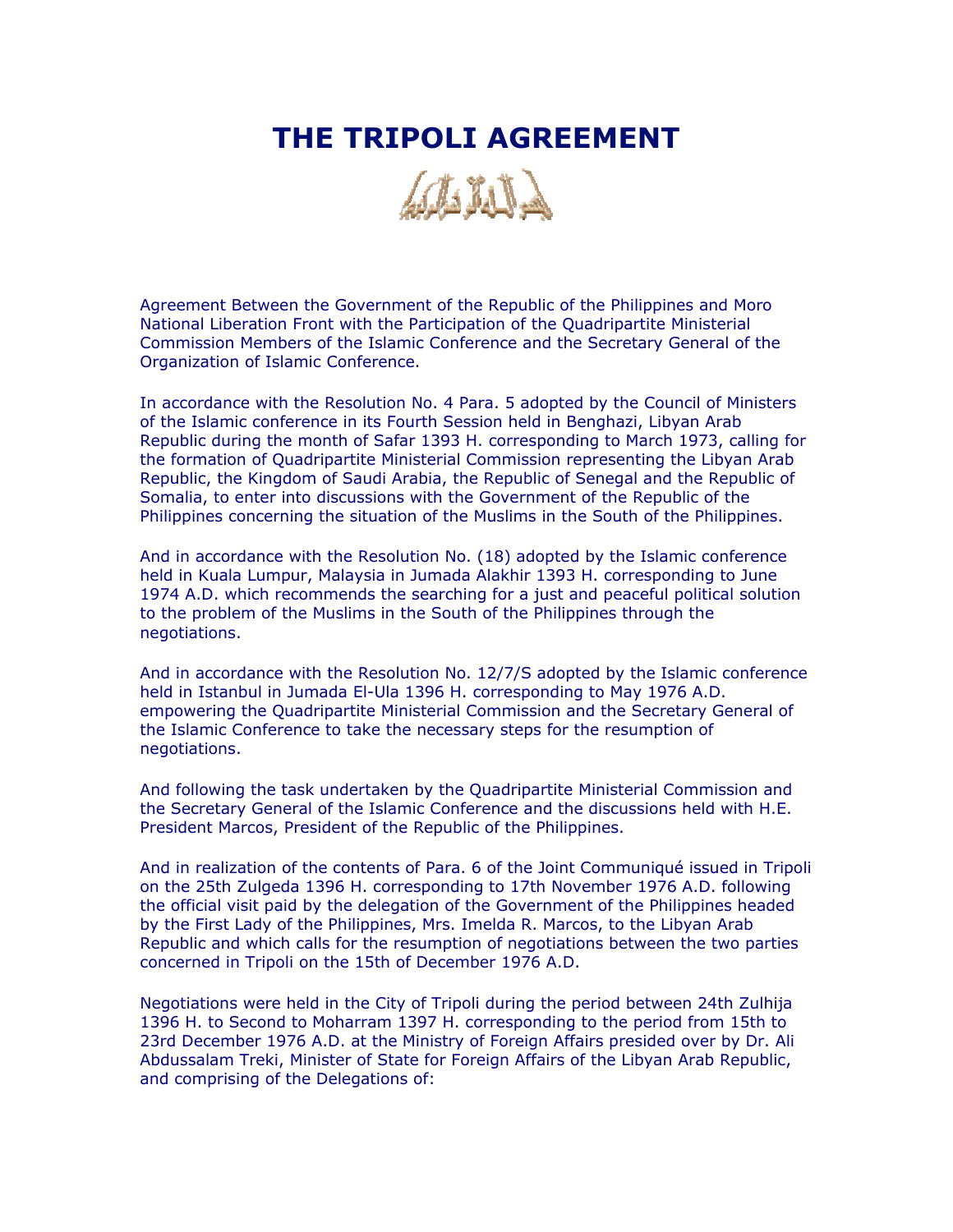- 1. Government of the Republic of the Philippines, led by Honorable Carmelo Z. Barbero, Undersecretary of National Defense for Civilian Relations.
- 2. Moro National Liberation Front, led by Mr. Nur Misuari Chief of the Front.

And with the participation of the representatives of the Quadripartite Ministerial Commission:

The Libyan Arab Republic - represented by Dr. Ali Abdussalam Treki, Minister of State for Foreign Affairs.

The Kingdom of Saudi Arabia - H.E. Salah Abdalla El-Fadl, Ambassador of the Kingdom of Saudi Arabia, Libyan Arab Republic.

The Republic of Senegal - Mr. Abubakar Othman Si, Representative of the Republic of Senegal and Charge d'Affairs of Senegal in Cairo.

Democratic Republic of Somalia, Libyan Arab Republic.

With the aid of H.E. Dr. Amadou Karim Gaye, Secretary General of the Organization of Islamic Conference, and a delegation from the Secretariat General of the Conference composed of Mr. Qasim Zuheri, Assistant Secretary General, and Mr. Aref Ben Musa, Director of Political Department.

During these negotiations which were marked by a spirit of conciliation and understanding, it has been agreed on the following:

**First:** The establishment of Autonomy in the Southern Philippines within the realm of the sovereignty and territorial integrity of the Republic of the Philippines.

**Second:** The areas of the autonomy for the Muslims in the Southern Philippines shall comprise the following:

- 1. Basilan 8. Sultan Kudarat 2. Sulu 9. Lanao del Norte
- 3. Tawi-tawi 10. Lanao del Sur
- 4. Zamboanga del Sur 11. Davao del Sur
- 
- 5. Zamboanga del Norte 12. South Cotabato
- 6. North Cotabato 13. Palawan
- 7. Maguindanao

## **Third:**

- 1. Foreign Policy shall be of the competence of the Central Government of the Philippines.
- 2. The National Defense Affairs shall be the concern of the Central Authority provided that the arrangements for the joining of the forces of the Moro National Liberation Front with the Philippine Armed Forces be discussed later.
- 3. In the areas of the autonomy, the Muslims shall have the right to set up their own Courts which implement the Islamic Shari'ah laws. The Muslims shall be represented in all Courts including the Supreme Court. The representation of the Muslims in the Supreme Court shall be upon the recommendation from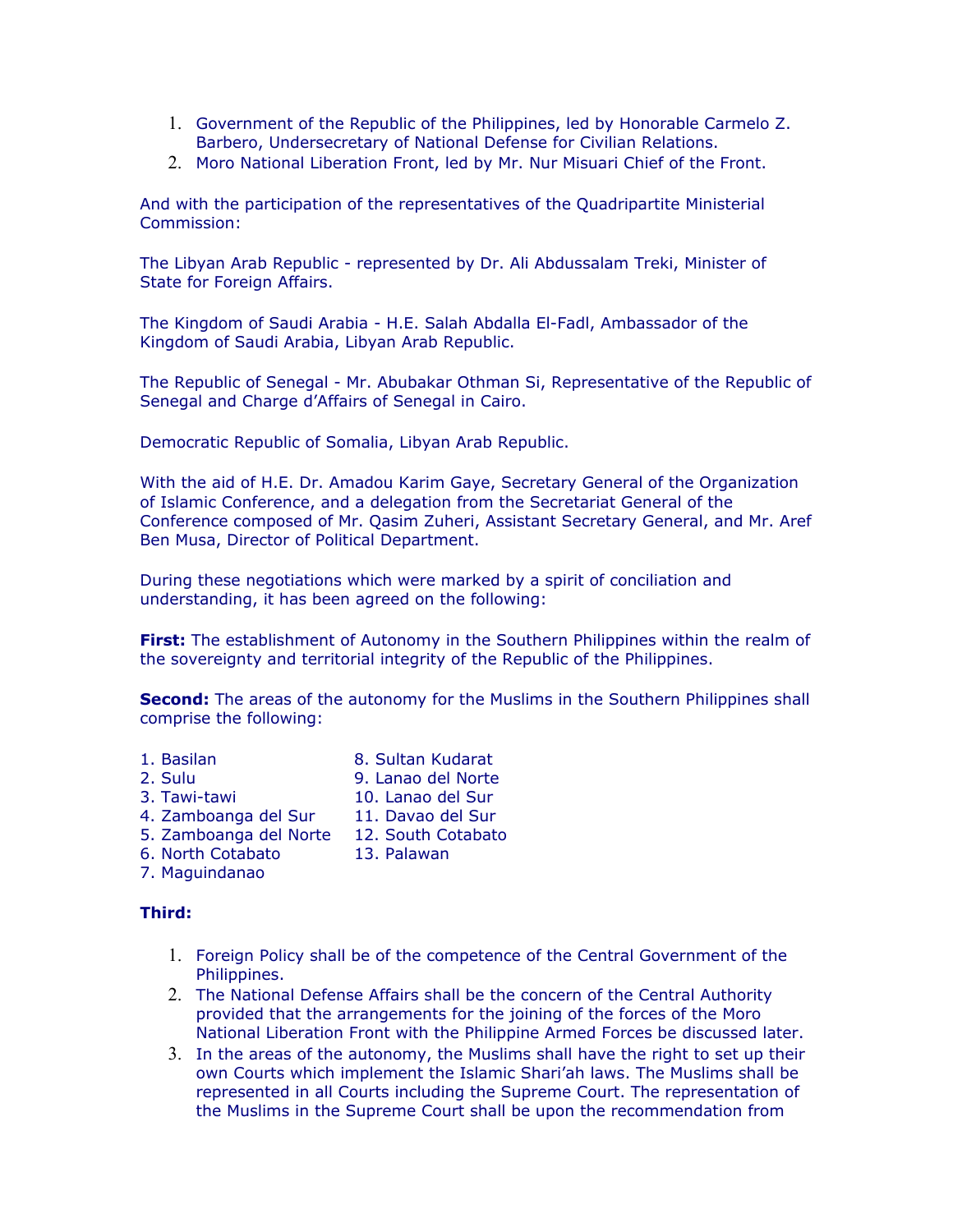the authorities of the Autonomy and the Supreme Court. Decrees will be issued by the President of the Republic of their appointments taking into consideration all necessary qualifications of the candidates.

- 4. Authorities of the autonomy in the South of the Philippines shall have the right to set up schools, colleges and universities, provided that matters pertaining to the relationship between these educational and scientific organs and the general education system in the state shall be subject of discussion later on.
- 5. The Muslims shall have their own administrative system in compliance with the objectives of the autonomy and its institutions. The relationship between this administrative system and the Central administrative system to be discussed later.
- 6. The authorities of the autonomy in the South of the Philippines shall have their own economic and financial system. The relationship between this system and the Central economic and financial system of the State shall be discussed later.
- 7. The authorities of the autonomy in the South of the Philippines shall enjoy the right of representation and participation in the Central Government and in all other organs of the State. The number of representatives and ways of participation shall be fixed later.
- 8. Special Regional Security Forces are to be set up in the area of the Autonomy for the Muslims in the South of the Philippines. The relationship between these forces and the Central security forces shall be fixed later.
- 9. A Legislative Assembly and an Executive Council shall be formed in the areas of the Autonomy for the Muslims. The setting up of the Legislative Assembly shall be constituted through a direct election, and the formation of the Executive Council shall take place through appointments by the Legislative Assembly. A decree for their formation shall be enacted by the President of the Republic respectively. The number of members of each assembly shall be determined later on.
- 10. Mines and mineral resources fall within the competence of the Central Government, and a reasonable percentage deriving from the revenues of the mines and minerals be fixed for the benefit of the areas of the autonomy.
- 11. A Mixed Committee shall be composed of representatives of the Central Government of the Republic of the Philippines and the representatives of the Moro National Liberation Front. The Mixed Committee shall meet in Tripoli during the period from the Fifth of February to a date not later than the Third of March 1977. The task of said Committee shall be charged to study in detail the points left for discussion in order to reach a solution thereof in conformity with the provisions of this agreement.
- 12. Cease-fire shall be declared immediately after the signature of this agreement, provided that its coming into effect should not exceed the 20th January 1977. A Joint Committee shall be composed of the two parties with the help of the Organization of the Islamic Conference represented by the Quadripartite Ministerial Commission to supervise the implementation of the cease-fire.

The said Joint Committee shall also be charged with supervising the following:

a. A complete amnesty in the areas of the autonomy and the renunciation of all legal claims and codes resulting from events which took place in the South of the Philippines.